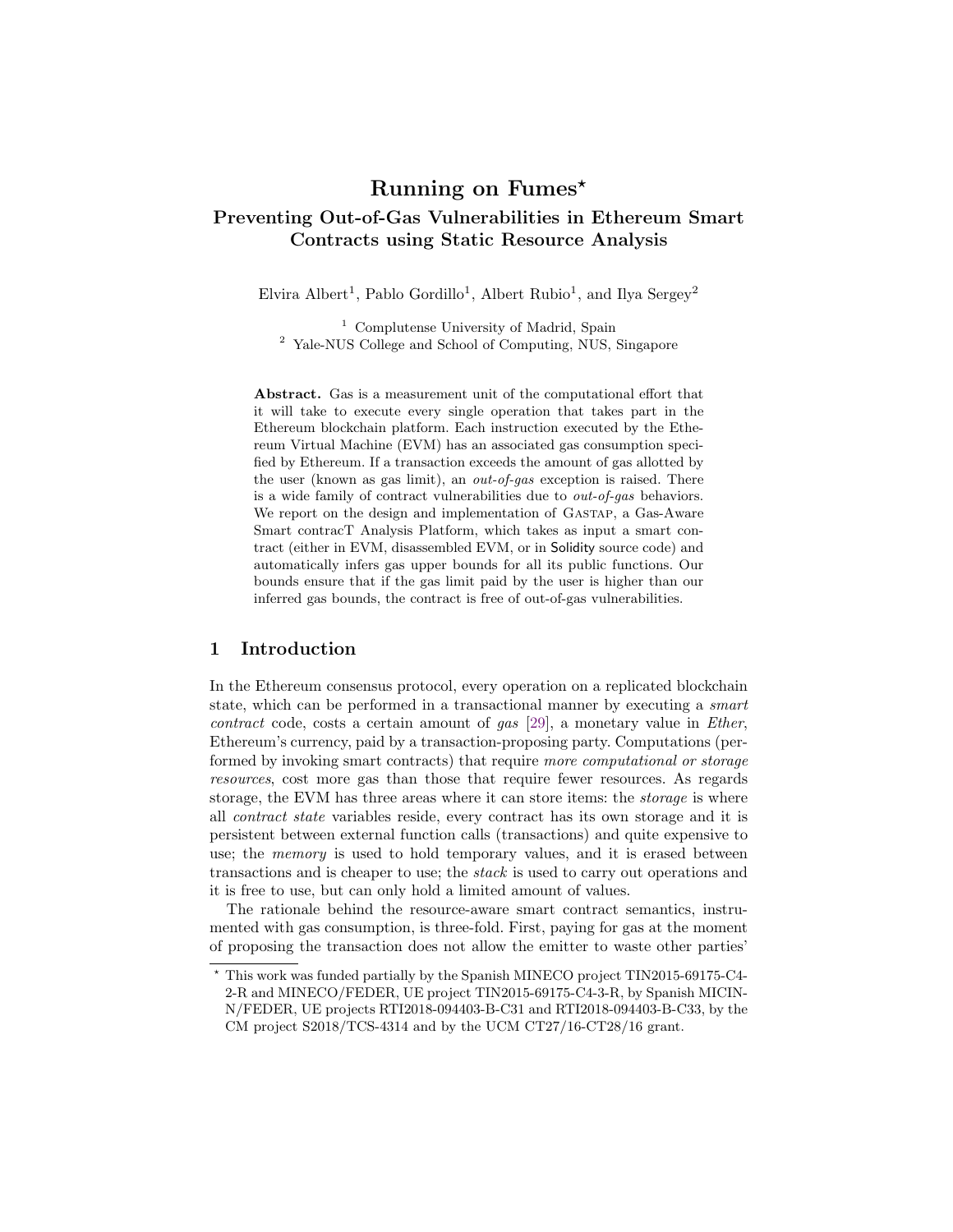(aka miners) computational power by requiring them to perform a lot of worthless intensive work. Second, gas fees disincentivize users to consume too much of replicated storage, which is a valuable resource in a blockchain-based consensus system. Finally, such a semantics puts a cap on the number of computations that a transaction can execute, hence prevents attacks based on non-terminating executions (which could otherwise, e.g., make all miners loop forever).

In general, the gas-aware operational semantics of EVM has introduced novel challenges wrt. sound static reasoning about resource consumption, correctness, and security of replicated computations: (1) While the EVM specification [\[29\]](#page-14-0) provides the precise gas consumption of the low-level operations, most of the smart contracts are written in high-level languages, such as Solidity [\[13\]](#page-14-1) or Vyper [\[14\]](#page-14-2). The translation of the high-level language constructs to the lowlevel ones makes static estimation of runtime gas bounds challenging (as we will see throughout this paper), and is implemented in an ad-hoc way by state-of-the art compilers, which are only able to give constant gas bounds, or return  $\infty$ otherwise. (2) As noted in [\[17\]](#page-14-3), it is discouraged in the Ethereum safety recommendations [\[16\]](#page-14-4) that the gas consumption of smart contracts depends on the size of the data it stores (i.e., the contract state), as well as on the size of its functions inputs, or of the current state of the blockchain. However, according to our experiments, almost 10% of the functions we have analyzed do. The inability to estimate those dependencies, and the lack of analysis tools, leads to design mistakes, which make a contract unsafe to run or prone to exploits. For instance, a contract whose state size exceeds a certain limit, can be made forever stuck, not being able to perform any operation within a reasonable gas bound. Those vulnerabilities have been recognized before, but only discovered by means of unsound, pattern-based analysis [\[17\]](#page-14-3).

In this paper, we address these challenges in a principled way by developing GASTAP, a Gas-Aware Smart contracT Analysis Platform, which is, to the best of our knowledge, the first automatic gas analyzer for smart contracts. Gastap takes as input a smart contract provided in Solidity source code [\[13\]](#page-14-1), or in lowlevel (possibly decompiled [\[26\]](#page-14-5)) EVM code, and automatically infers an upper bound on the gas consumption for each of its public functions. The upper bounds that Gastap infers are given in terms of the sizes of the input parameters of the functions, the contract state, and/or on the blockchain data that the gas consumption depends upon (e.g., on the Ether value).

The inference of gas requires complex transformation and analysis processes on the code that include:  $(1)$  construction of the control-flow graphs  $(CFGs)$ ,  $(2)$ decompilation from low-level code to a higher-level representation, (3) inference of size relations, (4) generation of gas equations, and (5) solving the equations into closed-form gas bounds. Therefore, building an automatic gas analyzer from EVM code requires a daunting implementation effort that has been possible thanks to the availability of a number of existing open-source tools that we have succeeded to extend and put together in the Gastap system. In particular, an extension of the tool OYENTE  $[3]$  is used for  $(1)$ , an improved representation of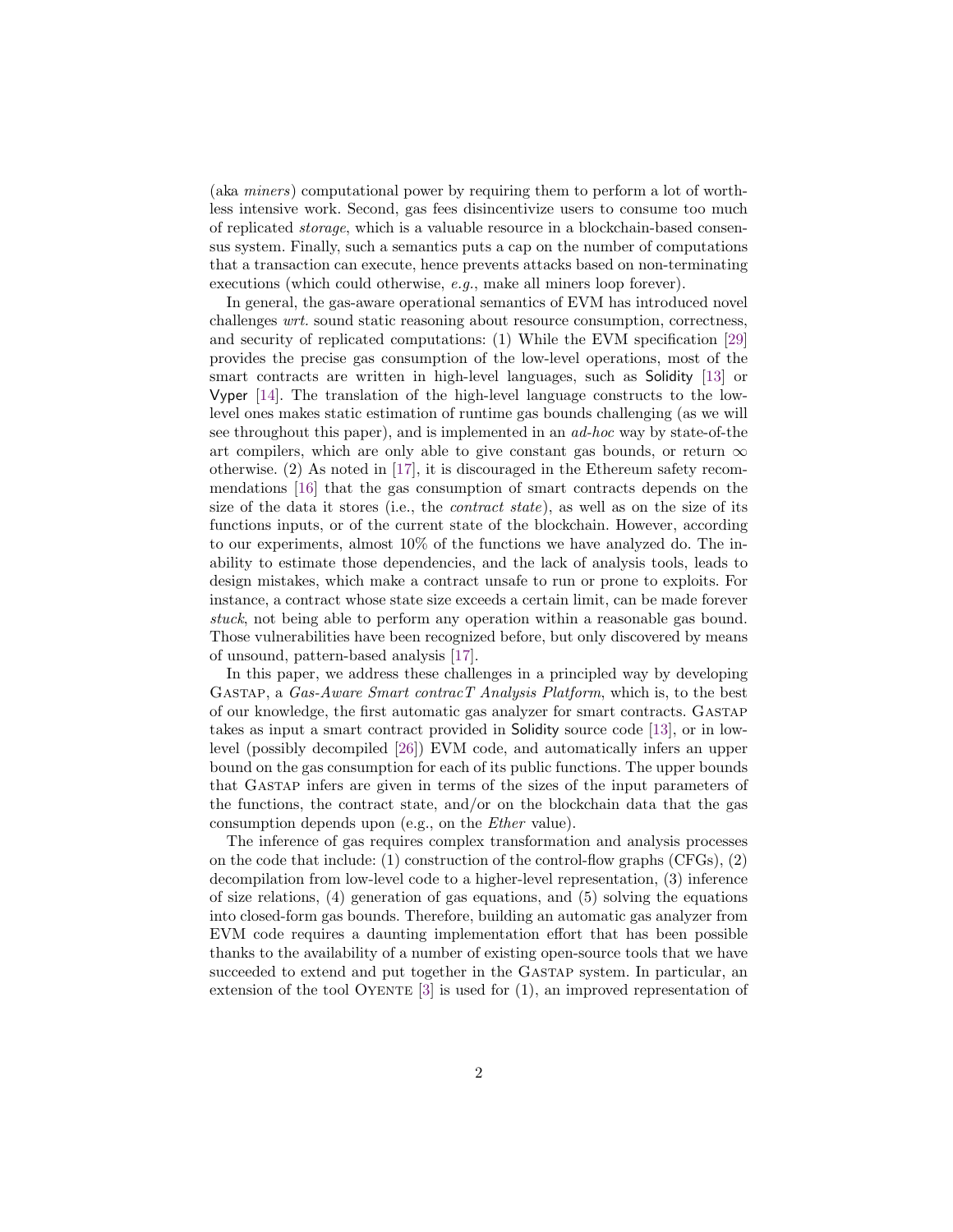ETHIR  $[6]$  is used for  $(2)$ , an adaptation of the size analyzer of SACO  $[4]$  is used to infer the size relations, and the Pubs [\[5\]](#page-13-3) solver for (5).

The most challenging aspect in the design of Gastap has been the approximation of the EVM gas model (which is formally specified in [\[29\]](#page-14-0)) that is required to produce the gas equations in step (4). This is because the EVM gas model is highly complex and unconventional. The gas consumption of each instruction has two parts: (i) the *memory gas cost*, if the instruction accesses a location in memory which is beyond the previously accessed locations (known as active memory [\[29\]](#page-14-0)), it pays a gas proportional to the distance of the accessed location. (ii) The second part, the opcode gas cost, is related to the bytecode instruction itself. This component is also complex to infer because it is not always a constant amount, it might depend in some cases on the current global and local state.

Gastap has a wide range of applications for contract developers, attackers and owners, including the detection of vulnerabilities, debugging and verification/certification of gas usage. As contract developers and owners, having a precise resource analyzer allows answering the following query about a specific smart contract: "what is the amount of gas necessary to *safely* (i.e., without an out-of-gas exception) reach a certain execution point in the contract code, or to execute a function"? This can be used for debugging, verifying/certifying a safe amount of gas for running, as well as ensuring progress conditions. Besides, Gastap allows us to calculate the safe amount of gas that one should provide to an external data source (e.g., contracts using Oraclize[\[8\]](#page-13-4)) in order to enable a successful callback. As an attacker, one might estimate, how much Ether (in gas), an adversary has to pour into a contract in order to execute the DoS attack. We note that such an attack may, however, be economically impractical.

Finally, we argue that our experimental evaluation shows that Gastap is an effective and efficient tool: we have analyzed more than 29,000 real smart contracts pulled from etherscan.io [\[2\]](#page-13-5), that in total contain 258,541 public functions, and inferred gas bounds for 91.85% of them in 342.54 hours. Gastap can be used from a web interface at <https://costa.fdi.ucm.es/gastap>.

## 2 Description of Gastap Components

Figure [1](#page-3-0) depicts the architecture of Gastap. In order to describe all components of our tool, we use as running example a simplified version (without calls to the external service Oraclize and the authenticity proof verifier) of the EthereumPot contract [\[1\]](#page-13-6) that implements a simple lottery. During a game, players call a method joinPot to buy lottery tickets; each player's address is appended to an array addresses of current players, and the number of tickets is appended to an array slots, both having variable length. After some time has elapsed, anyone can call rewardWinner which calls the Oraclize service to obtain a random number for the winning ticket. If all goes according to plan, the Oraclize service then responds by calling the \_\_callback method with this random number and the authenticity proof as arguments. A new instance of the game is then started, and the winner is allowed to withdraw her balance using a withdraw method. In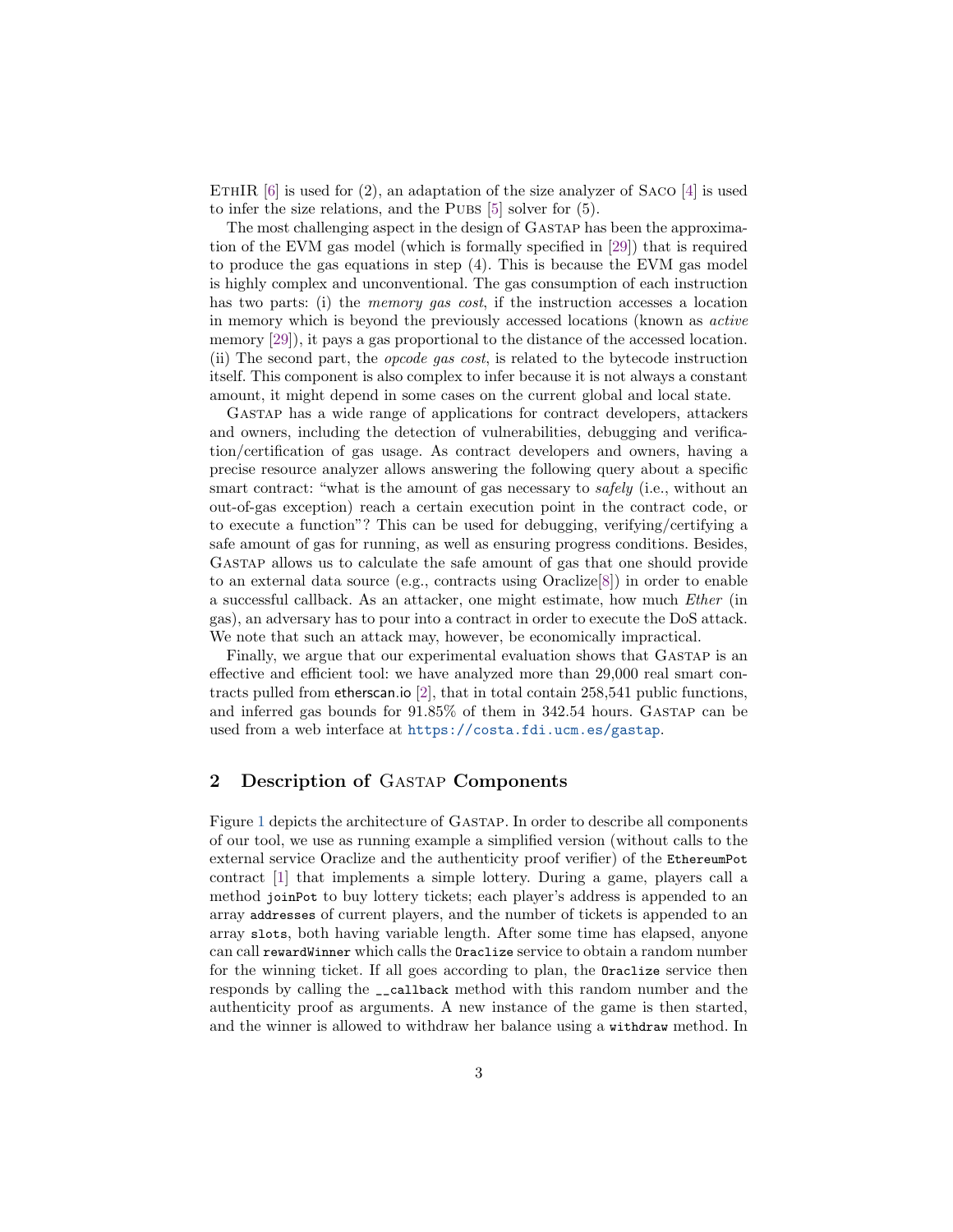

<span id="page-3-0"></span>Fig. 1. Architecture of Gastap (CFG: control flow graph; RBR: rule-based representation; SR: size-relations; GE: gas equations)

Fig. [2,](#page-4-0) an excerpt of the Solidity code (including the public function findWinner) and a fragment of the EVM code produced by the compiler, are displayed. The Solidity source code is showed for readability, as Gastap analyzes directly the EVM code (if it receives the source, it first compiles it to obtain the EVM code).

### 2.1 Oyente\*: from EVM to a complete CFG

The first component of our tool,  $OYENTE^*$ , is an extension of the open-source tool Oyente [\[3\]](#page-13-0), a symbolic execution tool developed to analyze Ethereum smart contracts and find potential security bugs. As OYENTE's aim is on symbolic execution rather than on generating a complete CFG, some extensions are needed to this end. The ETHIR framework [\[6\]](#page-13-1) had already extended OYENTE for two purposes: (1) to recover the list of addresses for unconditional blocks with more than one possible jump address (as Oyente originally only kept the last processed one), and (2) to add more explicit information to the CFG: jump operations are decorated with the jumping address, discovered by OYENTE, and, other operations like store or load are also decorated with the address they operate: the number of state variable for operations on storage; and the memory location for operations on memory if Oyente is able to discover it (or with "?" otherwise).

However ETHIR's extension still produced incomplete CFGs. OYENTE\* further extends it to handle a more subtle source of incompleteness in the generated CFG that comes directly from the fact that OYENTE is a symbolic execution engine. For symbolic execution, a bound on the number of times a loop is iterated is given. Hence it may easily happen that some (feasible) paths are not reached in the exploration within this bound and they are lost. To solve this problem, we have modified OYENTE to remove the execution bound (as well as other checks that were only used for their particular applications), and have added information to the path under analysis. Namely, every time a new jump is found, we check if the jumping point is already present in the path. In such case, an edge to that point is added and the exploration of the trace is stopped. As a side effect, we not only produce a complete CFG, but also avoid much useless exploration for our purposes which results in important efficiency gain.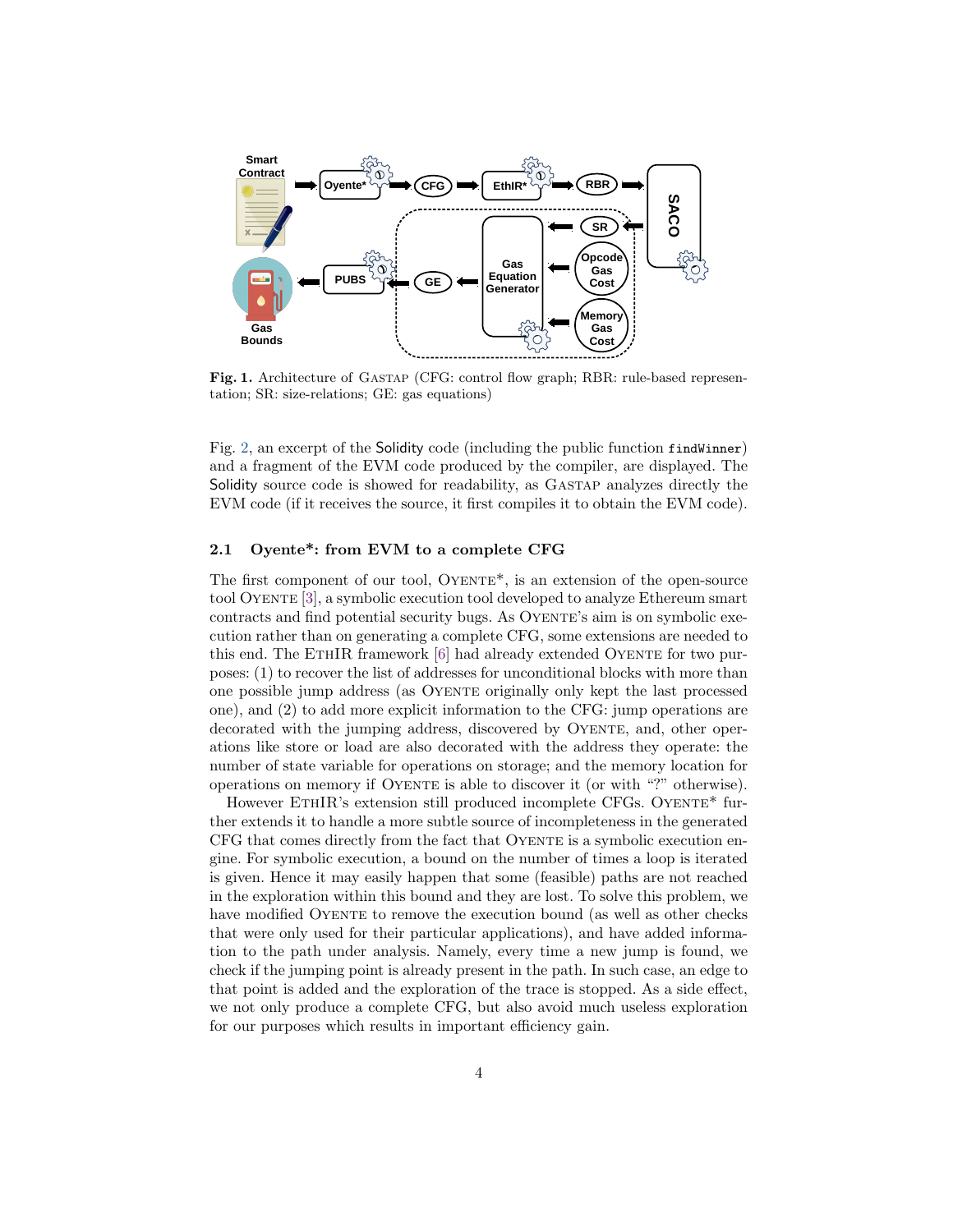| contract EthereumPot {<br>address   public addresses;<br>address public winner Address;<br>$\text{uint}$ public slots;<br>.<br>function _callback(bytes32 _queryId, string _result, bytes _proof)<br>oraclize_randomDS_proofVerify(_queryId, _result, _proof) {<br>$if (msg. sender != oracle_cbAddress())$ throw;<br>$random_number = \text{uint}(\text{sha3}(\text{result}))$<br>$winnerAddress = findWinner(rangem11:1000;1000:1000;1000:1000:1000;1000:1000:1000:1000:1000:1000:1000:1000:1000:1000:1000:1000:1000:1000:1000:1000:1000:1000:1000:1000:1000:1000:1000:1000:1000:1000:1000:1000:1000:1000:1000:1000:1000:1000:1000:100$ | $\cdots$<br>DUP1<br>$PUSH1 \implies 0x00$<br>SWAP1<br>POP<br>$PUSH1 \implies 0 \times 03$<br>DUP1<br>SLOAD<br>SWAP1<br>$PUSH1 \implies 0x40$<br>MLOAD<br>DUP1<br>SWAP2                                                                                                 |
|-------------------------------------------------------------------------------------------------------------------------------------------------------------------------------------------------------------------------------------------------------------------------------------------------------------------------------------------------------------------------------------------------------------------------------------------------------------------------------------------------------------------------------------------------------------------------------------------------------------------------------------------|------------------------------------------------------------------------------------------------------------------------------------------------------------------------------------------------------------------------------------------------------------------------|
| amount Won = this balance $* 98 / 100$ ;<br>winnerAnnounced(winnerAddress, amountWon);<br>$if(winnerAddress.send(amountWon))$ {<br>$if(owner.send(this.balance))$ }<br>openPot();<br>$\}$<br>function findWinner(uint random) constant returns(address winner){<br>for(uint i = 0; i < slots length; i++) {<br>$\mathbf{if}(\text{random} \leq s \cdot \text{dots}[i])$<br>return addresses[i];<br>}}                                                                                                                                                                                                                                     | <b>SUB</b><br>SWAP1<br>SHA3<br>$PUSH1 \implies 0x01$<br>.<br>JUMPDEST<br>MOD<br>ADD<br>$PUSH1 \equiv 0 \times 0a$<br>DUP2<br>SWAP1<br>SSTORE<br>POP<br>$PUSH2 \implies 0 \times 0954$<br>$PUSH1 \implies 0x0a$<br>SLOAD<br>$PUSH2 \implies 0x064b$<br>JUMP<br>$\cdots$ |

<span id="page-4-0"></span>Fig. 2. Excerpt of Solidity code for EthereumPot contract (left), and fragment of EVM code for function \_\_callback (right)

When applying OYENTE<sup>\*</sup>, our extended/modified version of OYENTE, we obtain a complete CFG, with the additional annotations already provided by [\[6\]](#page-13-1).

### <span id="page-4-1"></span>2.2 EthIR\*: from CFG to an annotated rule-based representation

ETHIR<sup>\*</sup>, an extension of ETHIR  $[6]$ , is the next component of our analyzer. EthIR provides a rule-based representation (RBR) for the CFG obtained from Oyente\*. Intuitively, for each block in the CFG it generates a corresponding rule that contains a high-level representation of all bytecode instructions in the block (e.g., load and store operations are represented as assignments) and that has as parameters an explicit representation of the stack, local, state, and blockchain variables (details of the transformation are in [\[6\]](#page-13-1)). Conditional branching in the CFG is represented by means of guards in the rules.  $ETHIR*$ provides three extensions to the original version of ETHIR  $[6]$ : (1) The first extension is related to the way function calls are handled in the EVM, where instead of an explicit CALL opcode, as we have seen before, a call to an internal function is transformed into a PUSH of the return address in the stack followed by a JUMP to the address where the code of the function starts. If the same function is called from different points of the program, the resulting CFG shares for all these calls the same subgraph (the one representing the code of the function) which ends with different jumping addresses at the end. As described in [\[17\]](#page-14-3), there is a need to clone parts of the CFG to explicitly link the PUSH of the return address with the final JUMP to this address. This cloning in our implementation is done at the level of the RBR as follows: Since the jumping addresses are known thanks to the symbolic execution applied by Oyente, we can find the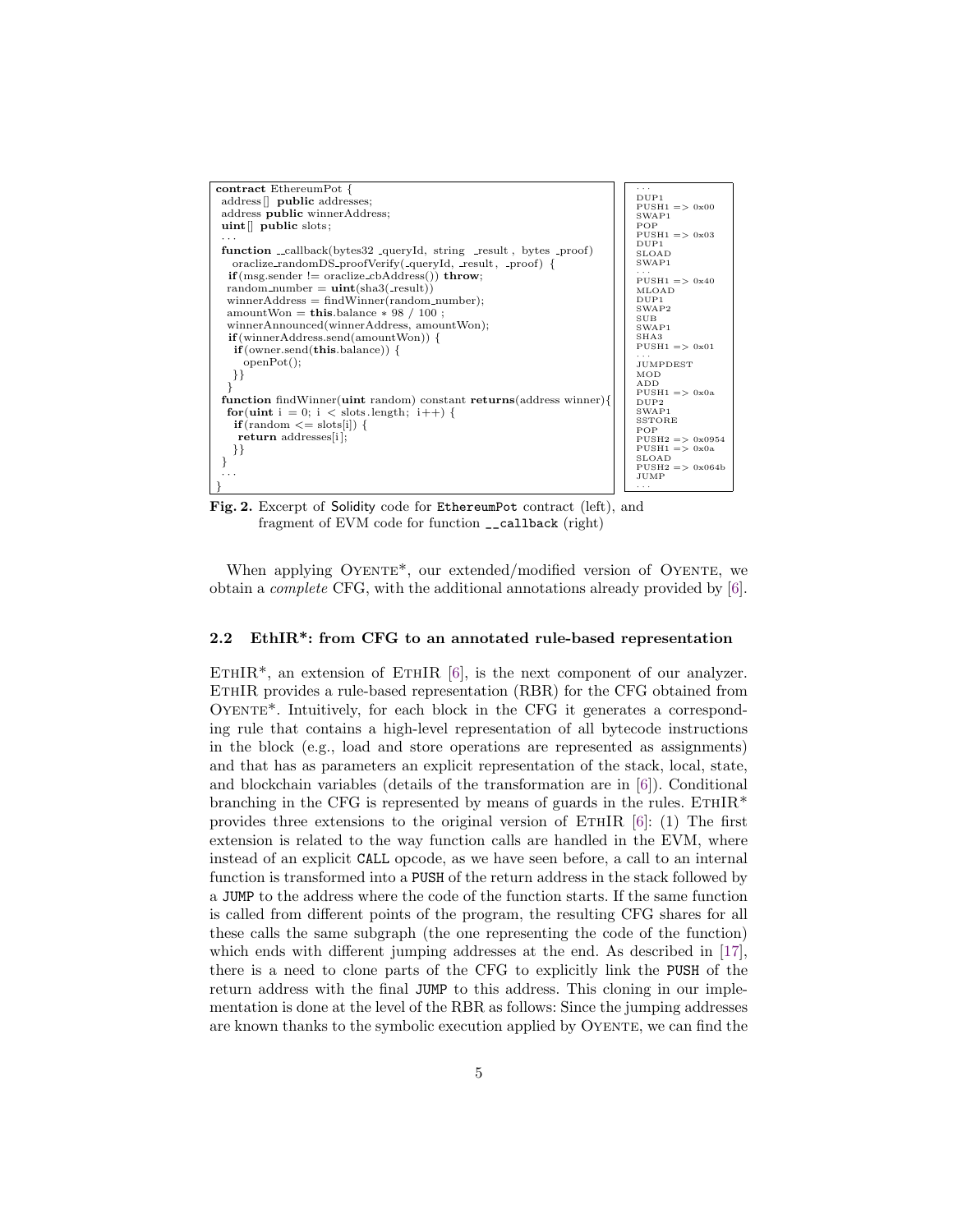connection between the PUSH and the JUMP and clone the involved part of the RBR (between the rule of the PUSH and of the JUMP) using different rule names for each cloning. (2) The second extension is a flow analysis intended to reduce the number of parameters of the rules of the RBR. This is crucial for efficiency as the number of involved parameters is a bottleneck for the successive analysis steps that we are applying. Basically, before starting the translation phase, we compute the inverse connected component for each block of the CFG, i.e, the set of its predecessor blocks. During the generation of each rule, we identify the local, state or blockchain variables that are used in the body of the rule. Then, these variables have to be passed as arguments only to those rules built from the blocks of its inverse connected component. (3) When we find a store on an unknown memory location "?", we have to "forget" all the memory from that point on, since the writing may affect any memory location, and it is not sound anymore to assume the previous information. In the RBR, we achieve this deletion by assigning fresh variables (thus unknown values) to the memory locations at this point.

Optionally, EthIR provides in the RBR the original bytecode instructions (from which the higher-level ones are obtained) by simply wrapping them within a nop functor (see Fig. [3\)](#page-5-0). Although nop annotations will be ignored by the size analysis, they are needed later to assign a precise gas consumption to every rule.

| $block1647(\overline{s_{10}}, \overline{s_v}, w, bc) \Rightarrow$                                                                      |  |
|----------------------------------------------------------------------------------------------------------------------------------------|--|
| $nop(JUMPDEST), s_{11} = s_9, s_9 = s_{10}, s_{10} = s_{11}, nop(SWAP), s_{11} = 0, nop(PUSH),$                                        |  |
| $l_2 = s_{10}, \text{nop}(MSTORE), s_{10} = 32, \text{nop}(PUSH), s_{11} = 0, \text{nop}(PUSH), s_{10} = \text{sha3}(s_{11}, s_{10}),$ |  |
| $nop(SHA3), s_9 = s_{10} + s_9, nop(ADD), gl = s_9, s_9 = fresh_0, nop(SLOAD), s_{10} = s_6,$                                          |  |
| $nop(DUP4), call(ijump1647(\overline{s_{10}}, \overline{sv}, \overline{lv}, \overline{bv}), nop(GT), nop(ISZERO), nop(ISZERO),$        |  |
| nop(PUSH), nop(JUMPI)                                                                                                                  |  |

Fig. 3. Selected rule including nop functions needed for gas analysis

<span id="page-5-0"></span>Example 1. Figure [3](#page-5-0) shows the RBR for block1647. Bytecode instructions that load or store information are transformed into assignments on the involved variables. For arithmetic operations, operations on bits, sha, etc., the variables they operate on are made explicit. Since stack variables are always consecutive we denote by  $\overline{s_n}$  the decreasing sequence of all  $s_i$  form n down to 0.  $\overline{lv}$  includes  $l_2$ and  $l_0$ , which is the subset of the local variables that are needed in this rule or in further calls (second extension of  $ETHIR^*$ ). The unknown location "?" has become a fresh variable fresh<sub>0</sub> in block1647. For state variables,  $s\overline{v}$  includes the needed ones  $g_{11}, g_8, g_7, g_6, g_5, g_3, g_2, g_1, g_0$  ( $g_i$  is the *i*-th state variable). Finally,  $b\overline{c}$  includes the needed blockchain state variables address, balance and timestamp.

### 2.3 SACO: size relations for EVM smart contracts

In the next step, we generate *size relations* (SR) from the RBR using the SACO tool [\[4\]](#page-13-2). SR are equations and inequations that state how the sizes of data change in the rule [\[12\]](#page-14-6). This information is obtained by analyzing how each instruction of the rules modifies the sizes of the data it uses, and propagating this information as usual in dataflow analysis. SR are needed to build the gas equations and then generate gas bounds in the last step of the process. The size analysis of Saco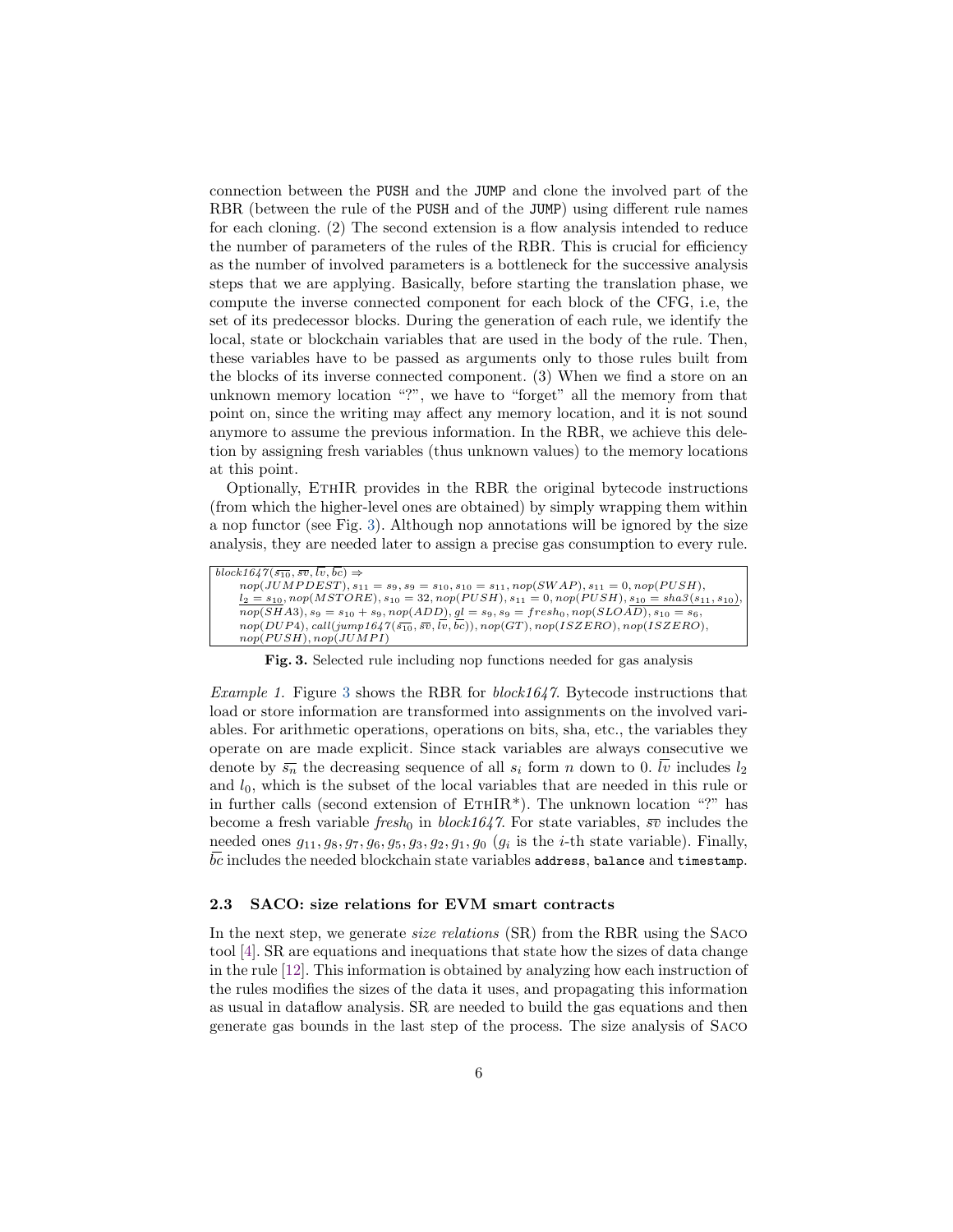has been slightly modified to ignore the *nop* instructions. Besides, before sending the rules to Saco, we replace the instructions that cannot be handled (e.g., bitwise operations, hashes) by assignments with fresh variables (to represent an unknown value). Apart from this, we are able to adjust our representation to make use of the approach followed by Saco, which is based on abstracting data (structures) to their sizes. For integer variables, the size abstraction corresponds to their value and thus it works directly. However, a language specific aspect of this step is the handling of data structures like array, string or bytes (an array of byte). In the case of array variables, Saco's size analysis works directly as in EVM the slot assigned to the variable contains indeed its length (and the address where the array content starts is obtained with the hash of the slot address).

<span id="page-6-0"></span>Example 2. Consider the following SR (those in brackets) generated for rule  $jump1649$  and  $block1731$ :

 $jump1619(\overline{s_{10}}, \overline{s}\overline{v}, \overline{lv}, \overline{bc}) = block1633(\overline{s_8}, \overline{s}\overline{v}, \overline{lv}, \overline{bc})\{s_{10} < s_9\}$ 

 $block1731(\bar{s}_8, \bar{s}\bar{v}, \bar{lv}, \bar{bc}) = 41 + block1619(s'_8, \bar{s}_7, \bar{s}\bar{v}, \bar{lv}, \bar{bc})\{s'_8 = 1 + s_8\}$ 

The size relations for the jump1619 function involve the slots array length  $(g_3$  stored in  $s_9$ ) and the local variable i (in  $s_8$  and copied to  $s_{10}$ ). It corresponds to the guard of the for loop in function findWinner that compares i and slots.length and either exits the loop or iterates (and hence consume different amount of gas). The size relation on  $s_8$  for block1731 corresponds to the size increase in the loop counter.

However, for bytes and string it is more challenging, as the way they are stored depends on their actual sizes. Roughly, if they are short (at most 31 bytes long) their data is stored in the same slot together with its length. Otherwise, the slot contains the length (and the address where the string or bytes content starts is obtained like for arrays). Our approach to handle this issue is as follows. In the presence of bytes or string, we can find in the rules of the RBR a particular sequence of instructions (which are always the same) that start pushing the contents of the string or bytes variable in the top of the stack, obtain its length, and leave it stored in the top of the stack (at the same position). Therefore, to avoid losing information, since Saco is abstracting the data structures to their sizes, every time we find this pattern of instructions applied to a string or bytes variable, we just remove them from the RBR (keeping the nops to account for their gas). Importantly, since the top of the stack has indeed the size, under Saco's abstraction it is equal to the string or bytes variable. Being precise, assuming that we have placed the contents of the string or bytes variable in the top of the stack, which is  $s_i$ , the transformation applied is the following:

| $ s_{i+1} = 1,$ nop(PUSH1), $s_{i+2} = s_i$ , nop(DUP2), $s_{i+3} = 1$ , nop(PUSH1),               |
|----------------------------------------------------------------------------------------------------|
| $ s_{i+2} = and(s_{i+3}, s_{i+2}),$ nop(AND), $s_{i+2} = eq(s_{i+2}, 0),$ nop(ISZERO),             |
| $ s_{i+3}  = 256, nop(PUSH2), s_{i+2} = s_{i+3} * s_{i+2}, nop(MUL), s_{i+1} = s_{i+2} - s_{i+1},$ |
| $ nop(SUB)s_i = and(s_{i+1}, s_i), nop(AND), s_{i+1} = 2, nop(PUSH1),$                             |
| $ s_{i+2} = s_i, s_i = s_{i+1}, s_{i+1} = s_{i+2}, nop(SWAP1), s_i = s_{i+1}/s_i, nop(DIV)$        |

⇓  $\overline{nop(PUSH1), nop(DUP2), nop(PUSH1), nop(AND), nop(ISZERO), nop(PUSH2),}$  $|nop(MUL), nop(SUB), nop(AND), nop(PUSH1), nop(SWAP1), nop(DIV)$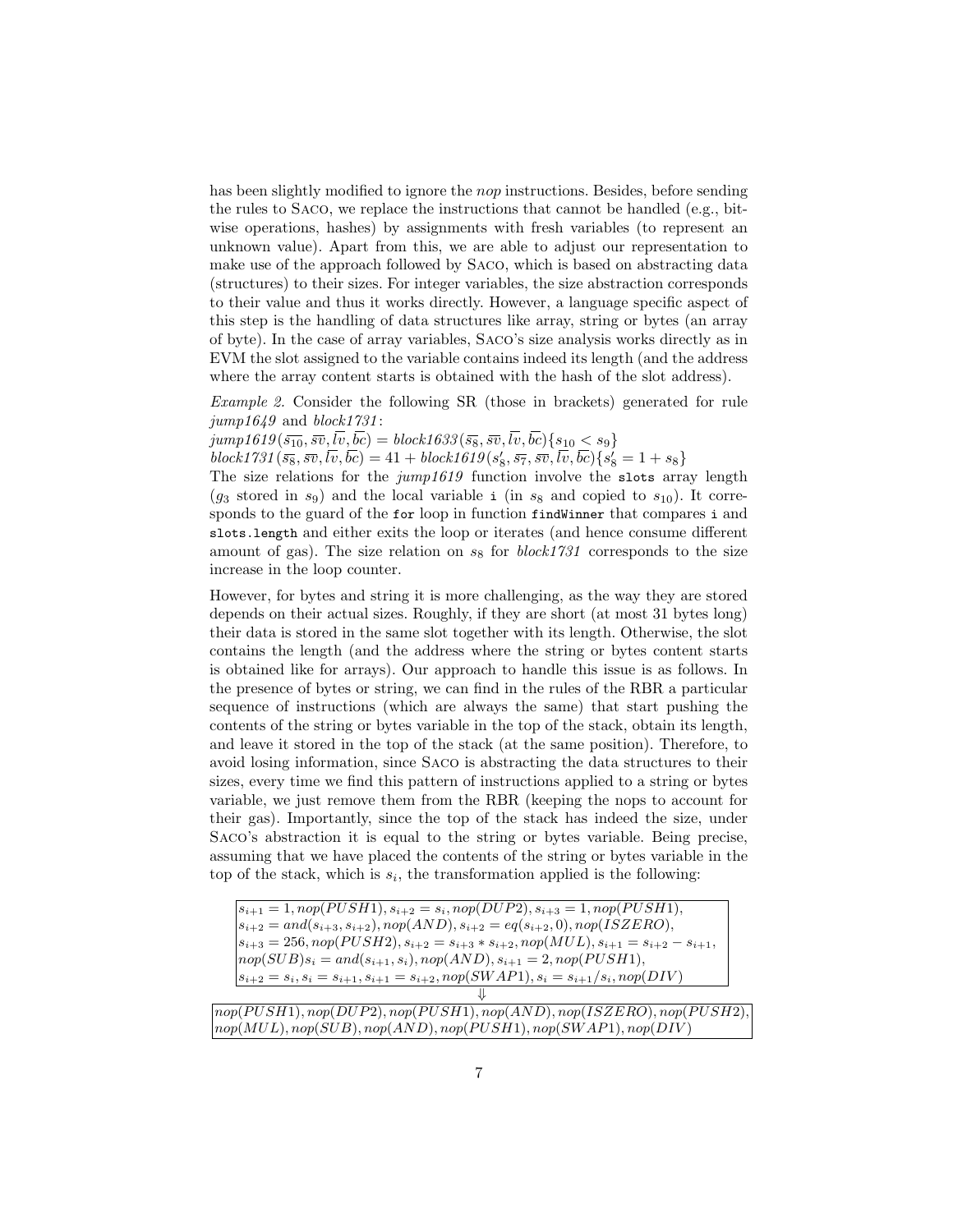Since the involved instructions include bit-wise operations among others and, as said, the value of the stack variable becomes unknown, without this transformation the relation between the stack variable and the length of the string or bytes would be lost and, as a result, the tool may fail to provide a bound on the gas consumption. This transformation is applied when possible and, e.g., is needed to infer bounds for the functions getPlayers and getSlots (see Table [3.2\)](#page-11-0).

#### 2.4 Generation of equations

In order to generate gas equations (GE), we need to define the EVM gas model, which is obtained by encoding the specification of the gas consumption for each EVM instruction as provided in [\[29\]](#page-14-0). The EVM gas model is complex and unconventional, it has two components, one which is related to the memory consumption, and another one that depends on the bytecode executed. The first component is computed separately as will be explained below. In this section we focus on computing the gas attributed to the opcodes. For this purpose, we provide a function  $C_{opcode} : s \mapsto g$  which, for an EVM opcode, takes a stack s and returns a gas  $g$  associated to it. We distinguish three types of instructions: (1) Most bytecode instructions have a fixed constant gas consumption that we encode precisely in the cost model  $C_{\text{opcode}}$ , i.e., g is a constant. (2) Bytecode instructions that have different *constant* gas consumption  $g_1$  or  $g_2$  depending on some given condition. This is the case of SSTORE that costs  $g_1 = 20000$  if the storage value is set from zero to non-zero (first assignment), and  $g_2 = 5000$  otherwise. But it is also the case for CALL and SELFDESTRUCT. In these cases we use  $g = max(g_1, g_2)$ in  $C_{\text{procedure}}$ . (3) Bytecode instructions with a non-constant (*parametric*) gas consumption that depends on the value of some stack location. For instance, the gas consumption of EXP is defined as  $10 + 10 \cdot (1 + \lfloor log_{256}(\mu_s[1]) \rfloor)$  if  $\mu_s[1] \neq 0$ where  $\mu_s[0]$  is the top of the stack. Therefore, we have to define g in  $C_{opcode}$ as a parametric function that uses the involved location. Other bytecode instructions with parametric cost are CALLDATACOPY, CODECOPY, RETURNDATACOPY, CALL, SHA3, LOG\*, and EXTCODECOPY.

Given the RBR annotated with the nop information, the size relations, and the cost model  $C_{opcode}$ , we can generate GE that define the gas consumption of the corresponding code applying the classical approach to cost analysis [\[28\]](#page-14-7) which consists of the following basic steps: (i) Each rule is transformed into a corresponding cost equation that defines its cost. Example [2](#page-6-0) also displays the GE obtained for the rules jump1619 and  $block1731$ . (ii) The nop instructions determine the gas that the rule consumes according to the gas cost model  $C_{\text{opcode}}$  explained above. (iii) Calls to other rules are replaced by calls to the corresponding cost equations. See for instance the call to  $block1619$  from rule block1731 that is transformed into a call to the cost function block1619 in Ex. [2.](#page-6-0) (iv) Size relations are attached to rules to define their applicability conditions and how the sizes of data change when the equation is applied. See for instance the size relations attached to  $jump1619$  that have been explained in Ex. [2.](#page-6-0)

As said before, the gas model includes a cost that comes from the memory consumption which is as follows. Let  $C_{mem}(a)$  be the memory cost function for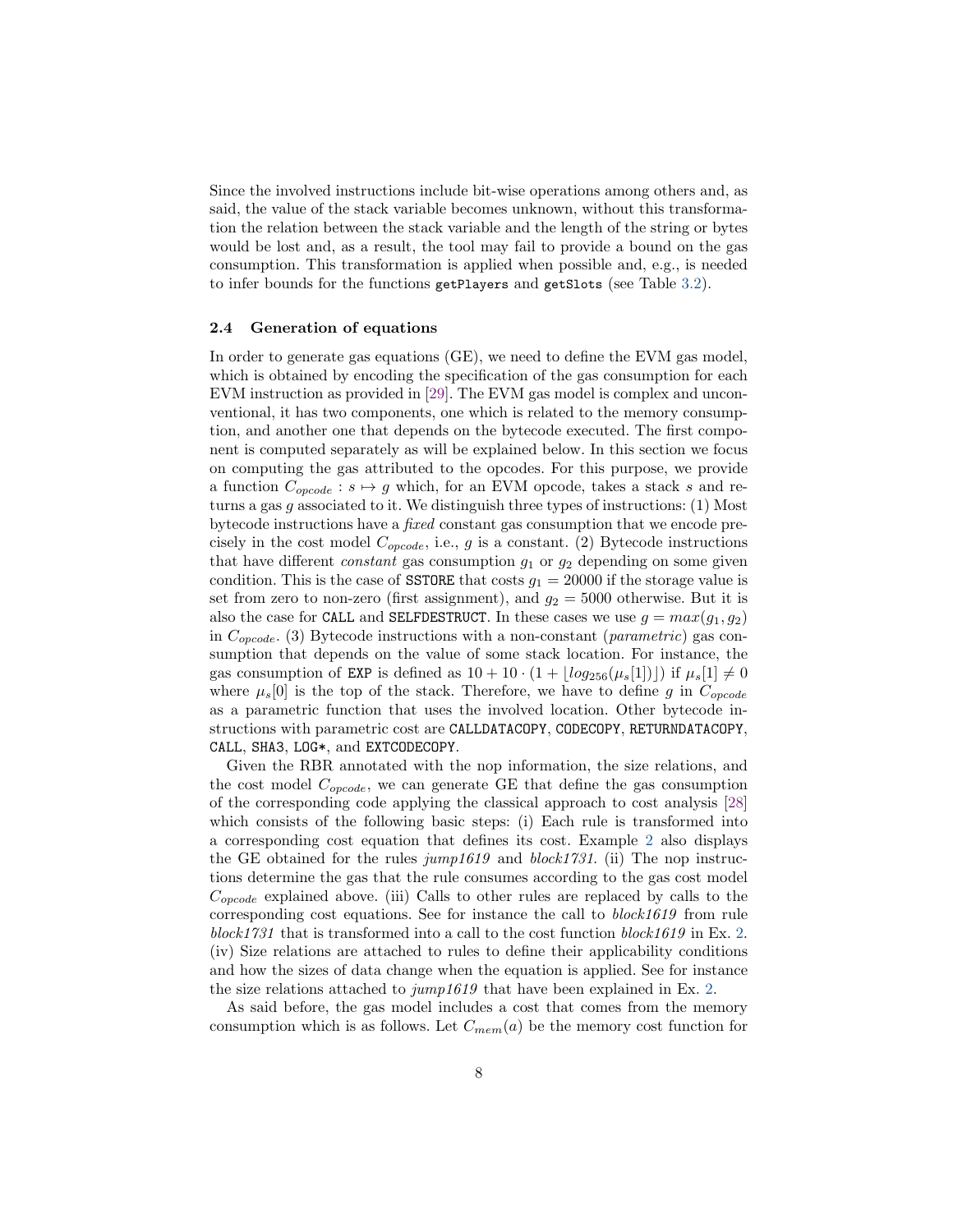a given memory slot a and defined as  $G_{memory} \cdot a + \left| \frac{a^2}{512} \right|$  where  $G_{memory} = 3$ . Given an EVM instruction,  $\mu'_i$  and  $\mu_i$  denote resp. the *highest memory slot* accessed in the local memory, resp., after and before the execution of such instruction. The memory gas cost of every instruction is the difference  $C_{mem}(\mu_i')$  –  $C_{mem}(\mu_i)$ . Besides MLOAD or MSTORE, instructions like SHA3 or CALL, among others, make use of the local memory, and hence can increase the memory gas cost.

In order to estimate this cost associated to all EVM instructions in the code of the function, we first make the following observations: (1) Computing the sum of all the memory gas cost amounts to computing the memory cost function for the highest memory slot accessed by the instructions of the function under analysis. This is because, as seen,  $\mu_i$  and  $\mu'_i$  refer to this position in each operation and hence we pay for all the memory up to this point. (2) This is not a standard memory consumption analysis in which one obtains the total amount of memory allocated by the function. Instead, in this case, we infer the actual value of the highest slot accessed by any operation executed in the function.

*Example 3.* Let us show how we obtain the memory gas cost for  $block1647$ . In this case, the two instructions in this block that cost memory are underlined in Fig. [3](#page-5-0) and correspond to a MSTORE and SHA3 bytecodes. In this block, both bytecodes operate on slot 0 of the memory, and they cost 3 units of gas because they only activate up to slot 1 of the memory.

### 2.5 PUBS solver: from equations to closed-form bounds

The last step of the gas bounds inference is the generation of a *closed-form gas* upper bound, i.e., a solution for the GE as a non-recursive expression. As the GE we have generated have the standard form of cost relations systems, they can be solved using off-the-shelf solvers, such as PUBS  $[5]$  or COFLOCO  $[15]$ , without requiring any modification. These systems are able to find polynomial, logarithmic and exponential solutions for cost relations in a fully automatic way. The gas bounds computed for all public functions of EthereumPot using Pubs can be found in Table [3.1,](#page-10-0) note that they are parametric on different state variables, input and blockchain data.

# <span id="page-8-0"></span>3 Experimental Evaluation

This section presents the results of our evaluation of Gastap. In Sec. [3.1,](#page-9-0) we evaluate the accuracy of the gas bounds inferred by Gastap on the EthereumPot by comparing them with the bounds computed by the Solidity compiler.

In Sec. [3.2,](#page-10-1) we evaluate the efficiency and effectiveness of our tool by analyzing more than 29,000 Ethereum smart contracts. To obtain these contracts, we pulled from etherscan.io [\[2\]](#page-13-5) all Ethereum contracts whose source code was available on January 2018. Gastap is available at <https://costa.fdi.ucm.es/gastap>.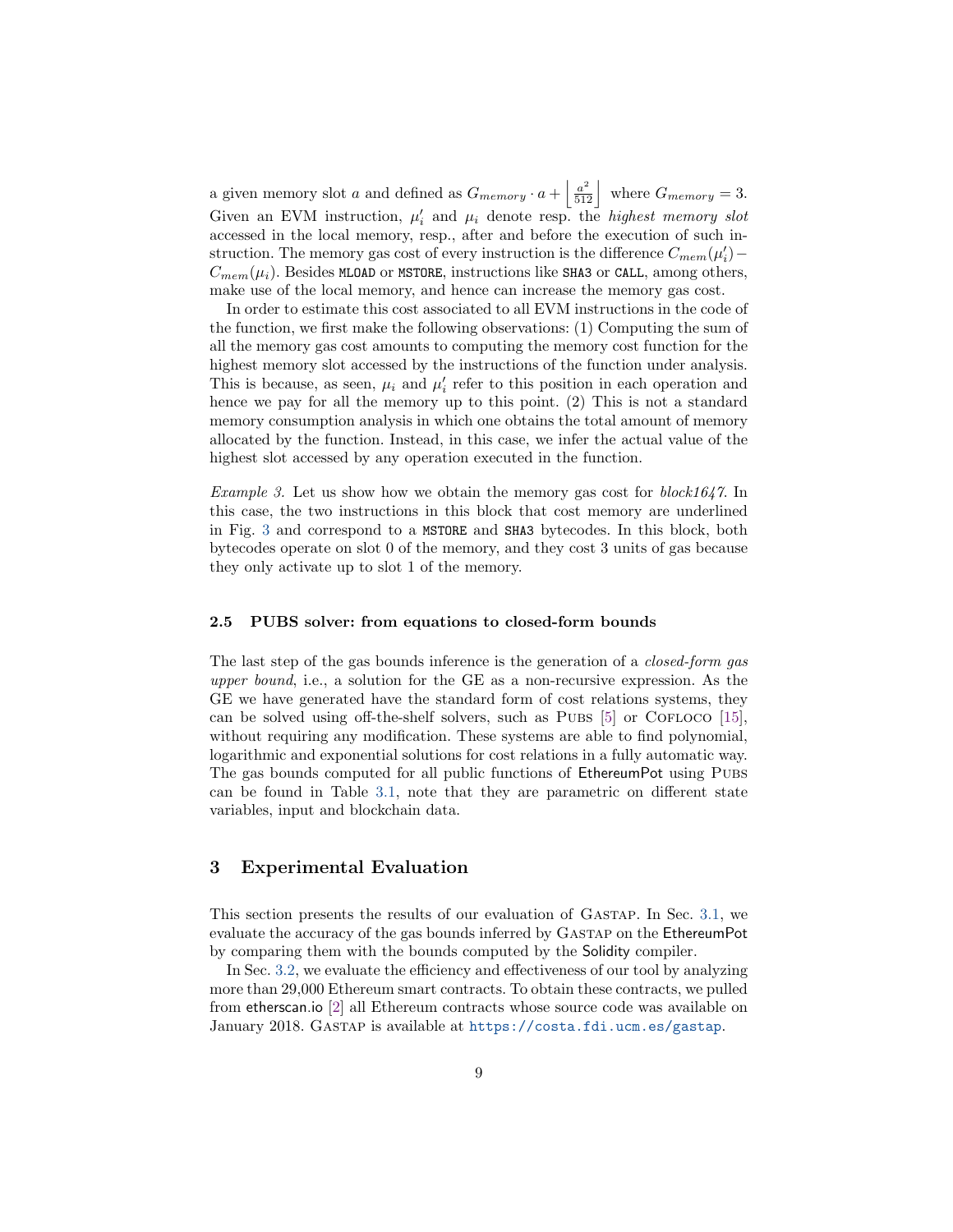#### <span id="page-9-0"></span>3.1 Gas Bounds for EthereumPot Case Study

Table [3.1](#page-10-0) shows in column solc the gas bound provided by the Solidity compiler solc [\[13\]](#page-14-1), and in the next two columns the bounds produced by Gastap for opcode gas and memory gas, respectively, for all public functions in the contract. If we add the gas and memory bounds, it can be observed that, for those functions with constant gas consumption, we are as accurate as **solc**. Hence, we do not lose precision due to the use of static analysis.

For those 6 functions that solc fails to infer constant gas consumption, it returns  $\infty$ . For opcode gas, we are able to infer precise *parametric* bounds for five of them, rewardWinner is linear on the size of the first and third state variables  $(q1 \text{ and } q3 \text{ represent resp. the sizes of the arrays addresses and slots in Fig. 2),$  $(q1 \text{ and } q3 \text{ represent resp. the sizes of the arrays addresses and slots in Fig. 2),$  $(q1 \text{ and } q3 \text{ represent resp. the sizes of the arrays addresses and slots in Fig. 2),$ getSlots and findWinner on the third, getPlayers on the first, and \_\_callback besides depends on the value of result (second function parameter) and proof (last parameter). It is important to note that, although the Solidity source code of some functions  $(e.g.,$  of getSlots and getPlayers) does not contain loops, they are generated by the compiler and are only visible at the EVM level. This also happens, for example, when a function takes a string or bytes variable as argument. This shows the need of developing the gas analyzer at the EVM level.

For joinPot we cannot ensure that the gas consumption is finite without embedding information about the blockchain in the analyzer. This is because joinPot has a loop: for (uint i = msg.value; i >= minBetSize; i-= minBetSize) {tickets++;}, where minBetSize is a state variable that is initialized in the definition line as uint minBetSize =  $0.01$ ether, and ether is the value of the *Ether* at the time of executing the instruction. This code has indeed several problems. The first one is that the initialization of the state variable minBetSize to the value 0.01ether does not appear in the EVM code available in the blockchain. This is because this instruction is executed only once when the contract is created. So our analyzer cannot find this instruction and the value of minBetSize is unknown (and hence no bound can be found). Besides, the loop indeed does not terminate if minBetSize in not strictly greater than zero (which could indeed happen if ether would take zero or a negative value). If we add the initialization instruction, and embed in the analyzer the invariant that ether> 0 (hence minBetSize becomes  $> 0$ , then we are able to infer a bound for joinPot.

For \_\_callback we guarantee that the memory gas is finite but we cannot obtain an upper bound for it, Gastap yields a maximization error which is a consequence of the information loss due to the soundness requirement described in extension 3 of Section [2.2.](#page-4-1) Intuitively, maximization errors may occur when the analyzer needs to compose the cost of the different fragments of the code. For the composition, it needs to maximize  $(i.e.,$  find the maximal value) the cost of inner components in their calling contexts (see [\[5\]](#page-13-3) for details). If the maximization process involves memory locations that have been "forgotten" by ETHIR<sup>\*</sup> (variables "?"), the upper bound cannot be inferred. Still, if there is no ranking function error, we know that all loops terminate, thus the memory gas consumption is finite.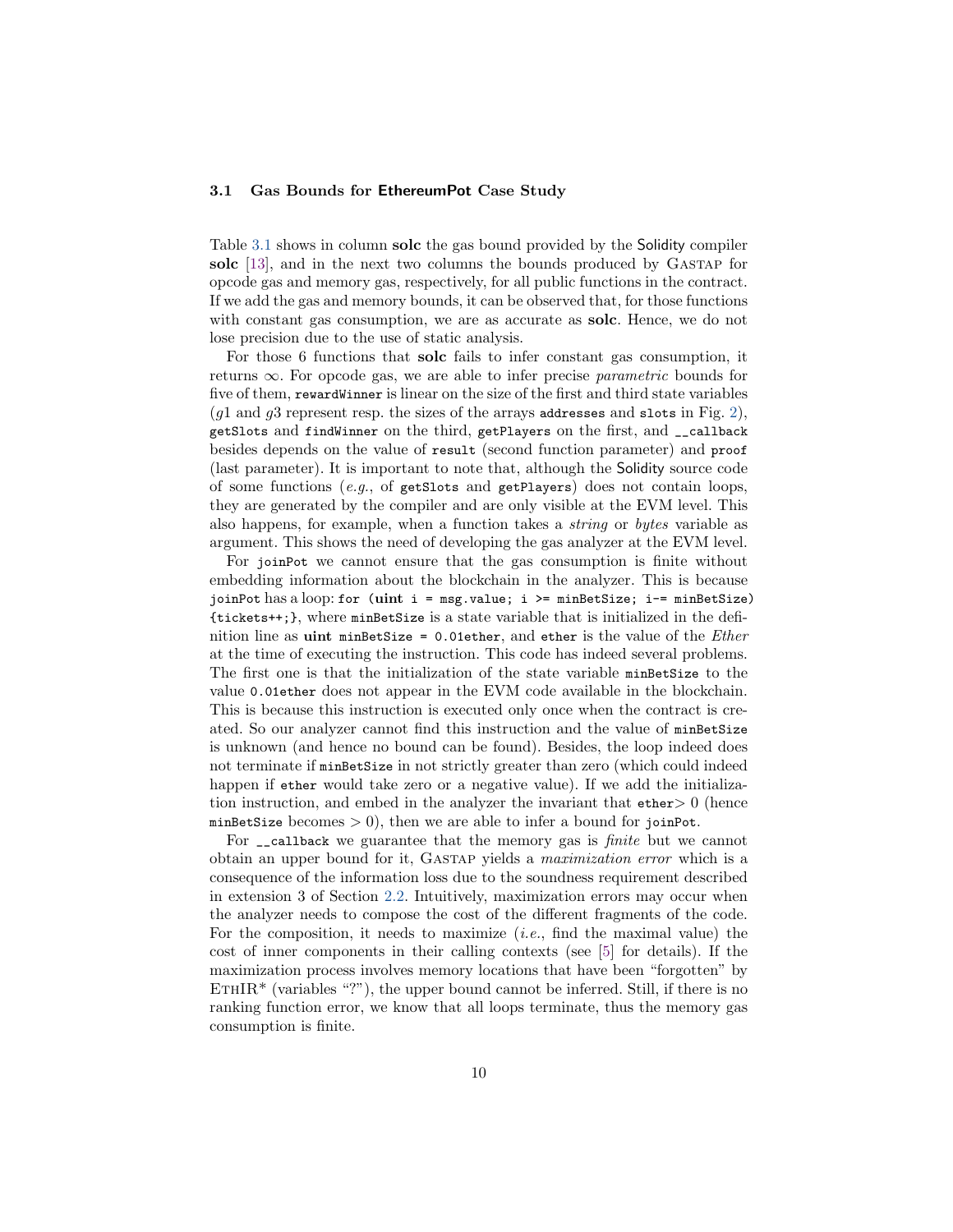<span id="page-10-0"></span>

| function      | solc     | opcode bound GASTAP                                                                                                                                             | memory bound GASTAP |                                                                                                   |  |
|---------------|----------|-----------------------------------------------------------------------------------------------------------------------------------------------------------------|---------------------|---------------------------------------------------------------------------------------------------|--|
| totalBet      | 790      | 775                                                                                                                                                             | 15                  |                                                                                                   |  |
| locked        | 706      | 691                                                                                                                                                             | 15                  |                                                                                                   |  |
| getEndTime    | 534      | 519                                                                                                                                                             | 15                  |                                                                                                   |  |
| slots         | 837      | 822                                                                                                                                                             | 15                  |                                                                                                   |  |
| rewardWinner  | $\infty$ | $80391+5057 \cdot \text{nat(g3)}+5057 \cdot \text{nat(g1)}$                                                                                                     | 18                  |                                                                                                   |  |
| Kill          | 30883    | 30874                                                                                                                                                           | 9                   |                                                                                                   |  |
| amountWon     | 438      | 423                                                                                                                                                             | 15                  |                                                                                                   |  |
| getPlayers    | $\infty$ | $1373+292 \cdot \text{nat}(g1-1/32)$                                                                                                                            |                     |                                                                                                   |  |
|               |          | $+75 \cdot \text{nat}(g1+31/32)$                                                                                                                                |                     | $6 \cdot \text{nat}(g1) + 24 + \left( \frac{(6 \cdot n \cdot \text{at}(g1) + 24)^2}{512} \right)$ |  |
| getSlots      | $\infty$ | $1507+250 \cdot \text{nat}(g3-1/32)$                                                                                                                            |                     |                                                                                                   |  |
|               |          | $+75 \cdot \text{nat}(g3+31/32)$                                                                                                                                |                     | 6. nat(g3) + 24 + $\frac{(6 \cdot n a t (g3) + 24)^2}{512}$                                       |  |
| winnerAddress | 750      | 735                                                                                                                                                             |                     | 15                                                                                                |  |
| $\_$ callback | $\infty$ | $229380+3.$ (nat(proof)/32)                                                                                                                                     |                     |                                                                                                   |  |
|               |          | $+103 \cdot \text{nat}(\text{result}/32)$<br>$+50 \cdot \text{nat}((32 \text{nat}(\text{result})))$<br>$+5836 \cdot \text{nat(g3)} + 5057 \cdot \text{nat(g1)}$ |                     | max_error                                                                                         |  |
| owner         | 662      | 647                                                                                                                                                             | 15                  |                                                                                                   |  |
| endTime       | 460      | 445                                                                                                                                                             | 15                  |                                                                                                   |  |
| potTime       | 746      | 731                                                                                                                                                             | 15                  |                                                                                                   |  |
| potSize       | 570      | 555                                                                                                                                                             | 15                  |                                                                                                   |  |
| joinPot       | $\infty$ | no_rf                                                                                                                                                           | 9                   |                                                                                                   |  |
| addresses     | 1116     | 1101                                                                                                                                                            | 15                  |                                                                                                   |  |
| findWinner    | $\infty$ | $1555 + 779 \cdot \text{nat(g3)}$                                                                                                                               | 15                  |                                                                                                   |  |
| random_number | 548      | 533                                                                                                                                                             | 15                  |                                                                                                   |  |

Table 3.1. Gas bounds for EthereumPot. Function nat defined as  $nat(1)=max(0,1)$ .

Finally, this transaction is called always with a constant gas limit of 400,000. This contrasts with the non-constant gas bound obtained using Gastap. Note that if the gas spent (without including the refunds) goes beyond the gas limit the transaction ends with an out-of-gas exception. Since the size of  $q3$  and  $q1$ is the same as the number of players, from our bound, we can conclude that from 16 players on the contract is in risk of running out-of-gas and get stuck as the 400,000 gas limit cannot be changed. So using Gastap we can prevent an out-of-gas vulnerability: the contract should not allow more than 15 players, or the gas limit must be increased from that number on.

### <span id="page-10-1"></span>3.2 Statistics for Analyzed Contracts

Our experimental setup consists on 29,061 contracts taken from the blockchain as follows. We pulled all Ethereum contracts from the blockchain as of January 2018, and removed duplicates. This ended up in 10,796 files (each file often contains several contracts). We have excluded the files where the decompilation phase fails in any of the contracts it includes, since in that case we do not get any information on the whole file. This failure is due to OYENTE in 1,230 files, which represents a  $11.39\%$  of the total and to ETHIR in 829 files, which represents a 7.67% of the total. The failures of EthIR are mainly due to the cloning mechanism in involved CFGs for which we fail to find the relation between the jump instruction and the return address.

After removing these files, our experimental evaluation has been carried out on the remaining 8,737 files, containing 29,061 contracts. In total we have analyzed 258,541 public functions (and all auxiliary functions that are used from them).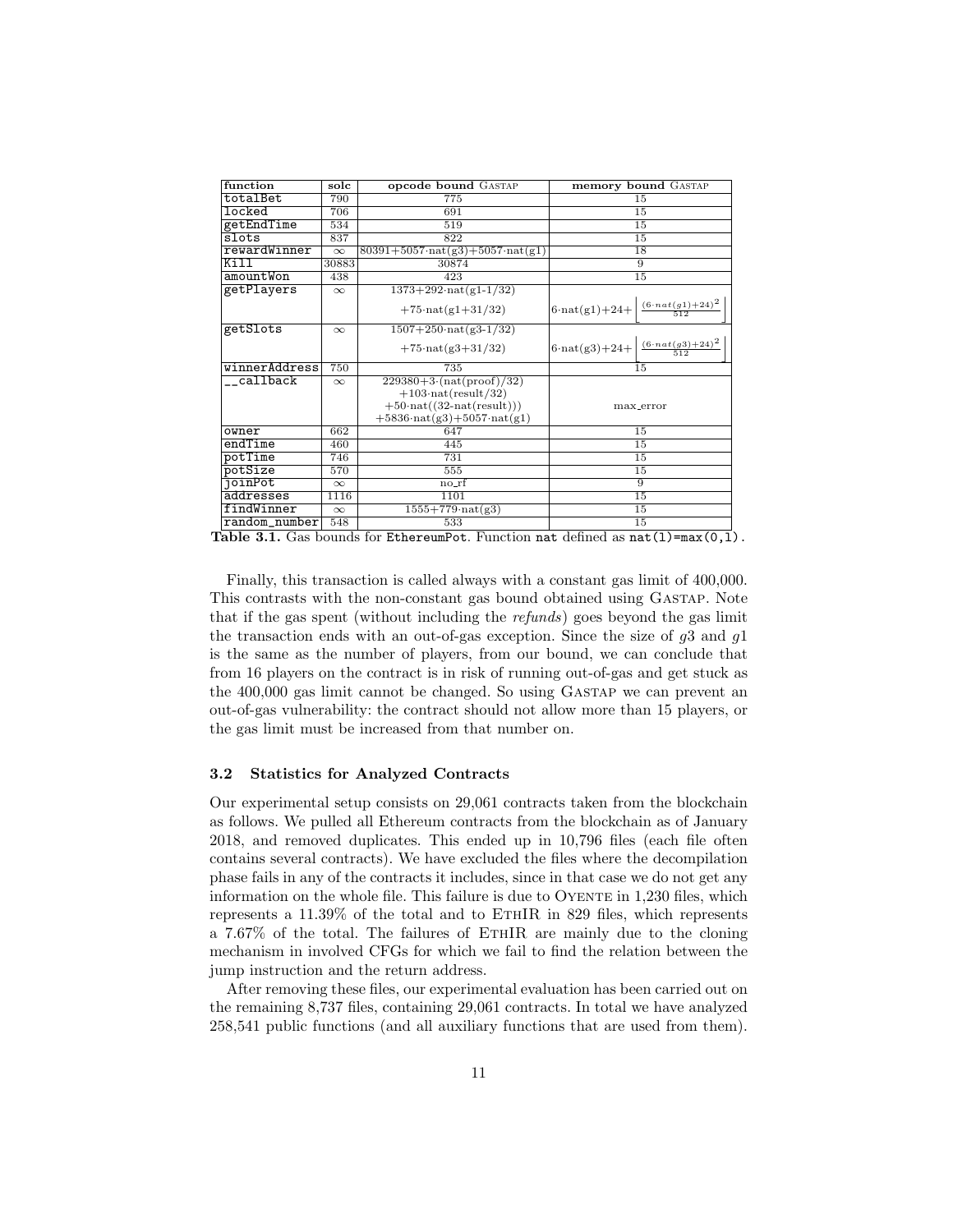| Type of result                               |         |            | $\#$ opc   $\%$ opc   $\#$ mem   $\%$ mem |          |
|----------------------------------------------|---------|------------|-------------------------------------------|----------|
| Constant gas bound                           |         |            | $223,294$ 86.37% 225,860 87.36%           |          |
| Parametric gas bound                         |         |            | $14,167$   $5.48\%$   $13,312$   $5.15\%$ |          |
| Time out                                     |         |            | $13,140$   $5.08\%$   $13,539$            | $5.24\%$ |
| Finite gas bound (maximization error)        | 7,095   | $ 2.74\% $ | 5,830                                     | $2.25\%$ |
| Termination unknown (ranking function error) | 716     | $ 0.28\% $ | $\overline{0}$                            | $0\%$    |
| Complex control flow (cover point error)     | 129     | $0.05\%$   |                                           | $0\%$    |
| Total number of functions                    | 258,541 |            | 100\% 258,541                             | 100\%    |

<span id="page-11-0"></span>Table 3.2. Statistics of gas usage on the analyzed 29,061 smart contracts from Ethereum blockchain

Experiments have been performed on an Intel Core i7-7700T at 2.9GHz x 8 and 7.7GB of Memory, running Ubuntu 16.04. Gastap accepts smart contracts written in versions of Solidity up to 0.4.25 or bytecode for the Ethereum Virtual Machine v1.8.18. The statistics that we have obtained in number of functions are summarized in Table [3.2,](#page-11-0) and the time taken by the analyzer in Table [3.3.](#page-12-0) The results for the opcode and memory gas consumption are presented separately.

Let us first discuss the results in Table [3.2](#page-11-0) which aim at showing the effectiveness of GASTAP. Columns  $\#$ **opc** and  $\#$ **mem** contain number of analyzed functions for opcode and memory gas, resp., and columns preceded by  $\%$  the percentage they represent. For the analyzed contracts, we can see that a large number of functions,  $86.37\%$  (resp.  $87.36\%$ ), have a constant opcode (resp. memory) gas consumption. This is as expected because of the nature of smart contracts, as well as because of the Ethereum safety recommendations mentioned in Section [1.](#page-0-0) Still, there is a relevant number of functions 5.48% (resp. 5.15%) for which we obtain an opcode (resp. memory) gas bound that is not constant (and hence are potentially vulnerable). Additionally, 5.08% of the analyzed functions for opcodes and 5.24% for memory reach the timeout (set to 1 minute) due to the further complexity of solving the equations.

As the number of analyzed contracts is very large, a manual inspection of all of them is not possible. Having inspected many of them and, thanks to the information provided by the Pubs solver used by Gastap, we are able to classify the types of errors that have led to a "don't-know" answer and which in turn explain the sources of incompleteness by our analysis: (i) *Maximization error*: In many cases, a *maximization error* is a consequence of loss of information by the size analysis or by the decompilation when the values of memory locations are lost. As mentioned, even if we do not produce the gas formula, we know that the gas consumption is finite (otherwise the system flags a ranking function error described below). (ii) Ranking function error: The solver needs to find ranking functions to bound the maximum number of iterations of all loops the analyzed code might perform. If GASTAP fails at this step, it outputs a *ranking function* error. Section [3](#page-8-0) has described a scenario where we have stumbled across this kind of error. We note that number of these failures for mem is lower than for opcode because when the cost accumulated in a loop is 0, Pubs does not look for a ranking function. (iii) Cover point error: The equations are transformed into direct recursive form to be solved [\[5\]](#page-13-3). If the transformation is not feasible, a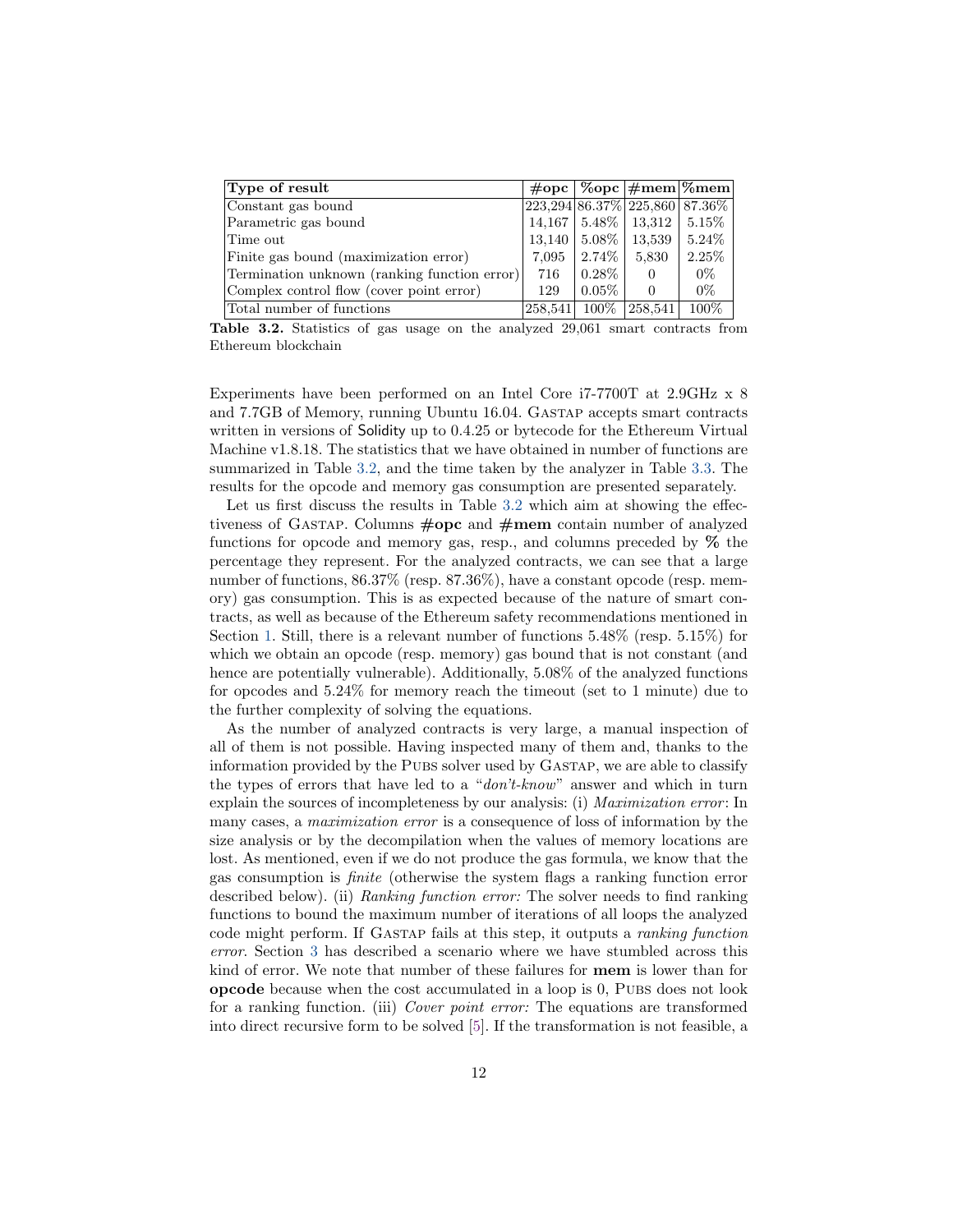| $\mathbf{P}$ hase               | $\mathbf{T}_{\textit{opcode}}$ (s) $\mathbf{T}_{\textit{mem}}$ (s) |         | $\mathbf{T}_{total}$ (s) |        | $\%$ opc   $\%$ mem  $\%$ total |            |
|---------------------------------|--------------------------------------------------------------------|---------|--------------------------|--------|---------------------------------|------------|
| $ CFG$ generation $(OYENTE^*) $ |                                                                    |         | 17,075.55                |        |                                 | $1.384\%$  |
| $ RBR$ generation $(ETHIR^*)$   |                                                                    |         | 81.37                    |        |                                 | $0.006\%$  |
| Size analysis (SACO)            |                                                                    |         | 105,732                  |        |                                 | $8.57\%$   |
| Generation of gas equations     | 141.576                                                            | 125,760 | 267,336                  | 11.48% | $10.2\%$                        | $ 21.68\%$ |
| Solving gas equation (PUBS)     | 395,429                                                            | 447,502 | 842,931                  |        | $ 32.06\% $ 36.3 $\%$           | $68.36\%$  |
| Total time GASTAP               |                                                                    |         | 1,233,155.92             |        |                                 | $100\%$    |

<span id="page-12-0"></span>Table 3.3. Timing breakdown for Gastap on the analyzed 29,061 smart contracts

cover point error is thrown. This might happen when we have mutually recursive functions, but it also happens for nested loops as in non-structured languages. This is because they contain jump instructions from the inner loop to the outer, and vice versa, and become mutually recursive. A loop extraction transformation would solve this problem, and we leave its implementation for the future work.

As regards the efficiency of Gastap, the total analysis time for all functions is 1,233,155.92 sec (342.54 hours). Columns  $\bf{T}$  and  $\%$  show, resp., the time in seconds for each phase and the percentage of the total for each type of gas bound. The first three rows are common for the inference of the opcode and memory bounds, while equation generation and solving is separated for opcode and memory. Most of the time is spent in solving the GE (68.36%), which includes some timeouts. The time taken by ETHIR is negligible, as it is a syntactic transformation process, while all other parts require semantic reasoning. All in all, we argue that the statistics from our experimental evaluation show the accuracy, effectiveness and efficiency of our tool. Also, the sources of incompleteness point out directions for further improvements of the tool.

# 4 Related Work and Conclusions

Analysis of Ethereum smart contracts for possible safety violations and security and vulnerabilities is a popular topic that has received a lot of attention recently, with numerous tools developed, leveraging techniques based on symbolic execution [\[23](#page-14-9)[,19,](#page-14-10)[25](#page-14-11)[,22](#page-14-12)[,20,](#page-14-13)[27\]](#page-14-14), SMT solving [\[24,](#page-14-15)[21\]](#page-14-16), and certified programming [\[9,](#page-13-7)[18,](#page-14-17)[7\]](#page-13-8), with only a small fraction of them focusing on analyzing gas consumption.

The GASPER tool identifies gas-costly programming patterns [\[11\]](#page-14-18), which can be optimized to consume less. For doing so, it relies on matching specific control-flow patterns, SMT solvers and symbolic computation, which makes their analysis neither sound, nor complete. In a similar vein, the recent work by Grech *et al.* [\[17\]](#page-14-3) identifies a number of classes of gas-focused vulnerabilities, and provides MadMax, a static analysis, also working on a decompiled EVM bytecode, data-combining techniques from flow analysis together with CFA contextsensitive analysis and modeling of memory layout. In its techniques, MADMAX differs from Gastap, as it focuses on identifying control- and data-flow patterns inherent for the gas-related vulnerabilities, thus, working as a bug-finder, rather than complexity analyzer. Since deriving accurate worst-case complexity boundaries is not a goal of any of both GASPER and MADMAX, they are unsuitable for tackling the challenge [1,](#page-0-0) which we have posed in the introduction.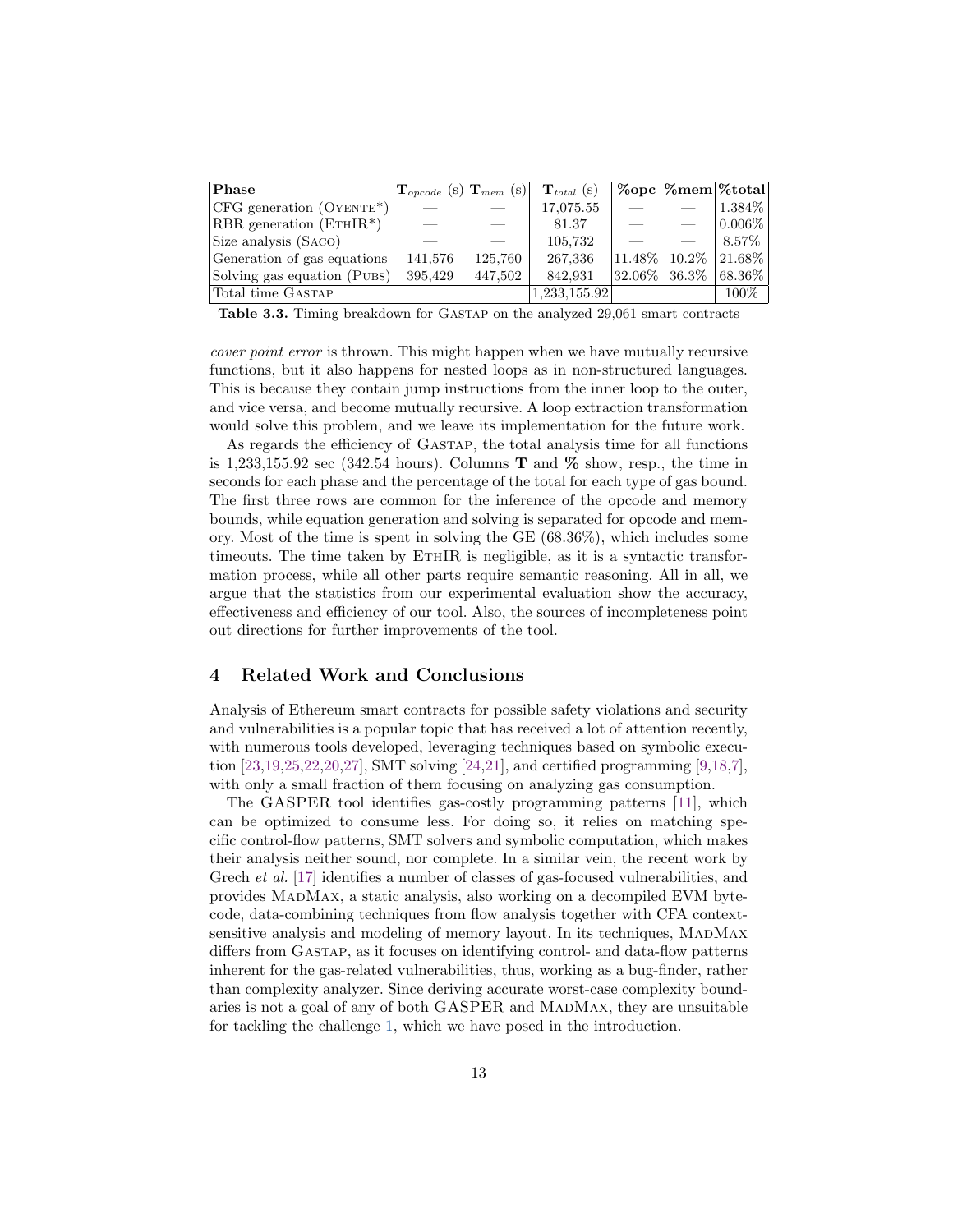In a concurrent work, Marescotti *et al.* identified three cases in which computing gas consumption can help in making Ethereum more efficient: (a) prevent errors causing contracts get stuck with out-of-gas exception, (b) place the right price on the gas unit, and (c) recognize semantically-equivalent smart contracts [\[24\]](#page-14-15). They propose a methodology, based on the notion of the so-called gas consumption paths (GCPs) to estimate the worst-case gas consumption using techniques from symbolic bounded model checking [\[10\]](#page-13-9). Their approach is based on symbolically enumerating all execution paths and unwinding loops to a limit. Instead, using resource analysis, Gastap infers the maximal number of iterations for loops and generates accurate gas bounds which are valid for any possible execution of the function and not only for the unwound paths. Besides, the approach by Marescotti et al. has not been implemented in the context of EVM and has not been evaluated on real-world smart contracts as ours.

Conclusions. Automated static reasoning about resource consumption is critical for developing safe and secure blockchain-based replicated computations, managing billions of dollars worth of virtual currency. In this work, we employed state-of-the art techniques in resource analysis, showing that such reasoning is feasible for Ethereum, where it can be used at scale not only for detecting vulnerabilities, but also for verification/certification of existing smart contracts.

# References

- <span id="page-13-6"></span>1. The EthereumPot contract, 2017. [https://etherscan.io/address/](https://etherscan.io/address/0x5a13caa82851342e14cd2ad0257707cddb8a31b7) [0x5a13caa82851342e14cd2ad0257707cddb8a31b7](https://etherscan.io/address/0x5a13caa82851342e14cd2ad0257707cddb8a31b7).
- <span id="page-13-5"></span>2. Etherscan. <https://etherscan.io>, 2018.
- <span id="page-13-0"></span>3. Oyente: An Analysis Tool for Smart Contracts, 2018. [https://github.](https://github.com/melonproject/oyente) [com/melonproject/oyente](https://github.com/melonproject/oyente).
- <span id="page-13-2"></span>4. E. Albert, P. Arenas, A. Flores-Montoya, S. Genaim, M. Gómez-Zamalloa, E. Martin-Martin, G. Puebla, and G. Román-Díez. SACO: Static Analyzer for Concurrent Objects. In TACAS'14, LNCS 8413, pages 562–567. Springer.
- <span id="page-13-3"></span>5. E. Albert, P. Arenas, S. Genaim, and G. Puebla. Automatic inference of upper bounds for recurrence relations in cost analysis. In SAS'08, LNCS 5079, pages 221–237. Springer.
- <span id="page-13-1"></span>6. E. Albert, P. Gordillo, B. Livshits, A. Rubio, and I. Sergey. EthIR: A Framework for High-Level Analysis of Ethereum Bytecode. In ATVA'18, LNCS 11138, pages 513–520. Springer.
- <span id="page-13-8"></span>7. S. Amani, M. Bégel, M. Bortin, and M. Staples. Towards Verifying Ethereum Smart Contract Bytecode in Isabelle/HOL. In CPP'18, pages 66–77. ACM.
- <span id="page-13-4"></span>8. T. Bernani. Oraclize, 2016. <http://www.oraclize.it>.
- <span id="page-13-7"></span>9. K. Bhargavan, A. Delignat-Lavaud, C. Fournet, A. Gollamudi, G. Gonthier, N. Kobeissi, N. Kulatova, A. Rastogi, T. Sibut-Pinote, N. Swamy, and S. Zanella-Béguelin. Formal verification of smart contracts: Short paper. In PLAS'16, pages 91–96. ACM.
- <span id="page-13-9"></span>10. A. Biere, A. Cimatti, E. M. Clarke, and Y. Zhu. Symbolic model checking without bdds. In TACAS 1999, LNCS 1579, pages 193-207. Springer.